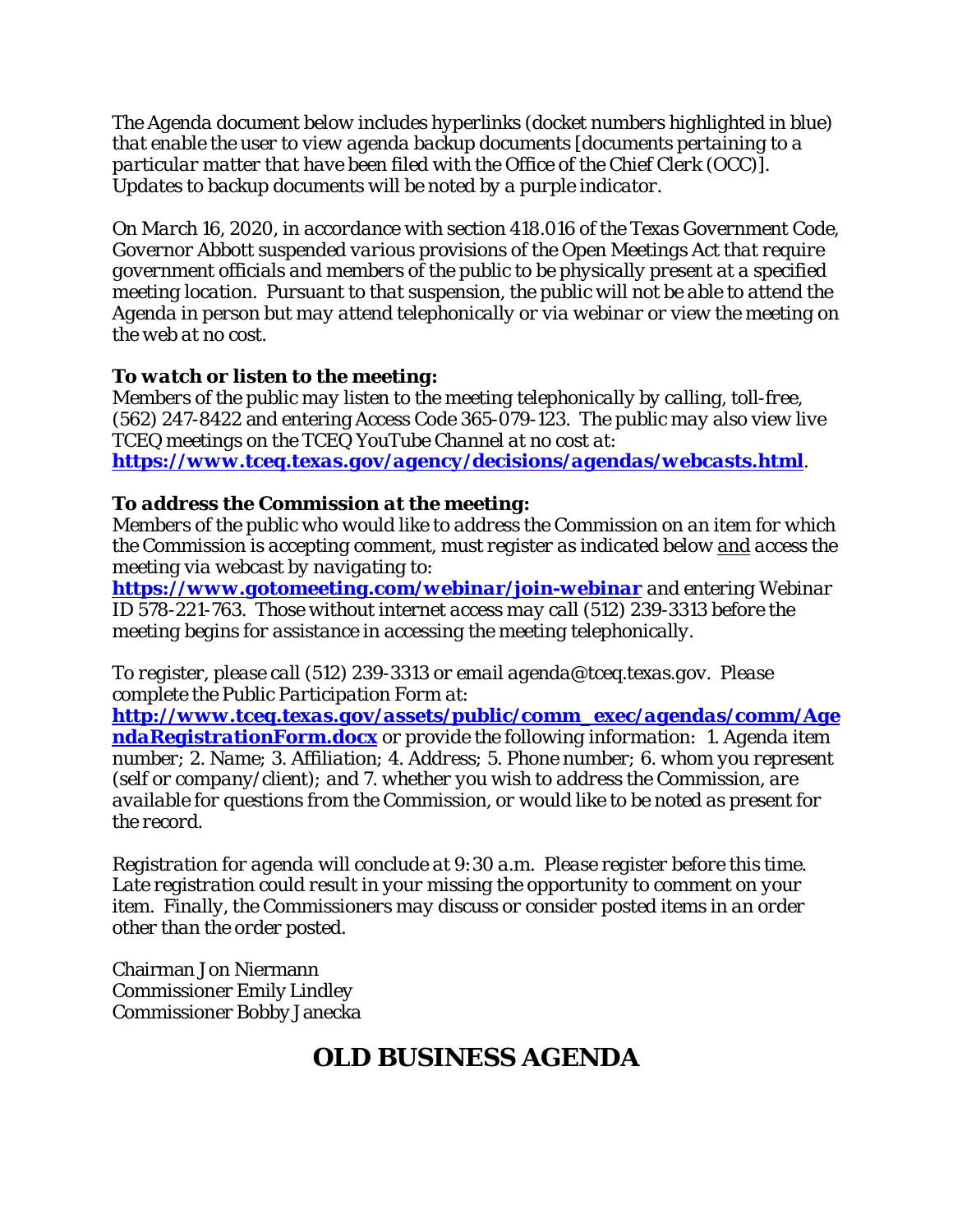## June 30, 2021

# TEXAS COMMISSION ON ENVIRONMENTAL QUALITY

9:30 A.M.

#### **[https://www.gotomeeting.com/webinar/join-webinar](https://www.gotomeeting.com/webinar/join-webinar%20/)** / Webinar ID 578-221-763 (562) 247-8422 / Access Code 365-079-123

*Continued from the June 9, 2021 Commissioners' Agenda* 

## **PUBLIC WATER SYSTEM ENFORCEMENT AGREED ORDER**

# Item 1 **[Docket No. 2019-1661-PWS-E.](http://www.tceq.texas.gov/assets/public/comm_exec/agendas/comm/backup/Agendas/2021/06-30-2021/1661PWS.pdf)**

Consideration of an Agreed Order assessing administrative penalties and requiring certain actions of the City of Laredo in Webb County; RN100524099; for public drinking water violations pursuant to Tex. Health & Safety Code ch. 341 and the rules of the Texas Commission on Environmental Quality. (Ryan Byer, Michael Parrish)

Adopt the Agreed Order. JN/EL; all agree.

*Continued from the June 9, 2021 Commissioners' Agenda* 

# **AIR QUALITY ENFORCEMENT AGREED ORDER**

# Item 2 **[Docket No. 2018-1411-AIR-E.](http://www.tceq.texas.gov/assets/public/comm_exec/agendas/comm/backup/Agendas/2021/06-30-2021/1411AIR.pdf)**

Consideration of an Agreed Order assessing administrative penalties and requiring certain actions of The Quikrete Companies, LLC in Johnson County; RN100760396; for air quality violations pursuant to Tex. Health & Safety Code ch. 382, Tex. Water Code ch. 7, and the rules of the Texas Commission on Environmental Quality, including specifically 30 Tex. Admin. Code ch. 60. (Margarita Dennis, Michael Parrish)

Adopt the Agreed Order. JN/EL; all agree.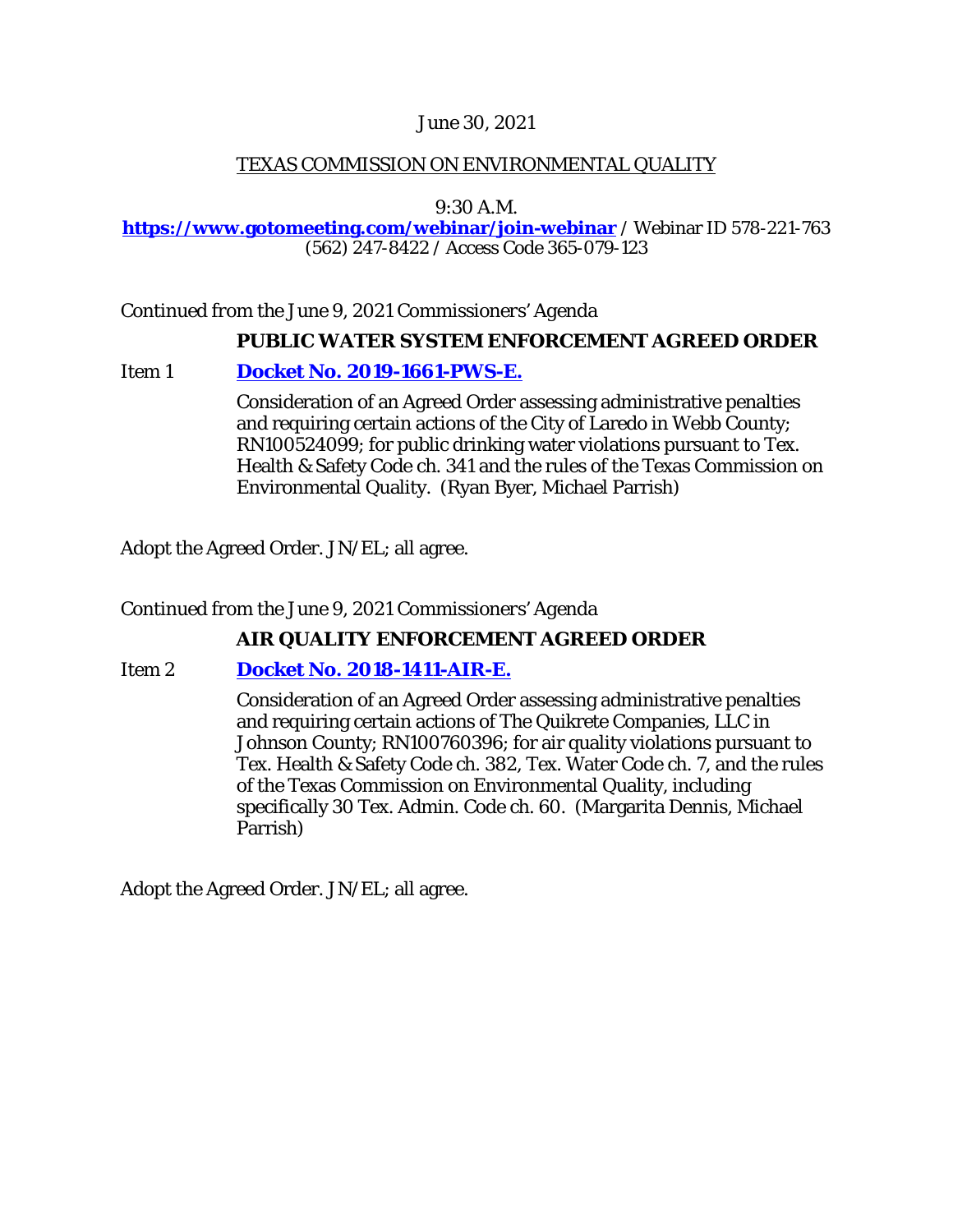# **NEW BUSINESS AGENDA**

June 30, 2021

# TEXAS COMMISSION ON ENVIRONMENTAL QUALITY

9:30 A.M.

**[https://www.gotomeeting.com/webinar/join-webinar](https://www.gotomeeting.com/webinar/join-webinar%20/)** / Webinar ID 578-221-763 (562) 247-8422 / Access Code 365-079-123

## **HEARING REQUESTS/REQUESTS FOR RECONSIDERATION**

Item 1 **[Docket No. 2021-0225-DIS.](http://www.tceq.texas.gov/assets/public/comm_exec/agendas/comm/backup/Agendas/2021/06-30-2021/poetry.pdf)**

Consideration of a petition by Poetry Road, LLC (Petitioner) for the creation of Poetry Road Municipal Utility District of Rockwall County (District). The Petitioner requests that the Commission create the District pursuant to Article XVI, Section 59, of the Texas Constitution, Chapters 49 and 54, Texas Water Code; and Chapter 293, Title 30 Texas Administrative Code. The proposed District would contain approximately 79.655 acres within Rockwall County. The proposed District is not located within the corporate limits or extraterritorial jurisdiction of any city. The Commission will consider all timely filed hearing requests and related responses and replies. (Chris Ulmann, Kayla Murray) (TCEQ Internal Control No. D-05222020-049)

Grant the hearing request of Brian Hoepfner; Refer the matter to SOAH for a contested case hearing on the petition; Establish a hearing duration of 180 days; and Refer the matter to the Commission's Alternative Dispute Resolution Program to run concurrently with SOAH's preliminary hearing scheduling efforts. BJ/EL; all agree.

#### **EMERGENCY ORDER**

# Item 2 **[Docket No. 2021-0574-UCR-E.](http://www.tceq.texas.gov/assets/public/comm_exec/agendas/comm/backup/Agendas/2021/06-30-2021/0574UCR.pdf)**

Consideration of whether to affirm, modify, or set aside the Emergency Order Appointing a Temporary Manager of a Water Utility issued on May 5, 2021, by the Executive Director of the Texas Commission on Environmental Quality pursuant to Tex. Water Code chs. 5 and 13, Tex. Health & Safety Code ch. 341, and the rules of the Texas Commission on Environmental Quality, to address the abandonment of a retail public utility ("Utility") by Margenell Smith, Executor of the Estate of Marion J. Smith; RN101272060 and TCEQ PWS ID No. TX1520094; RN101451417 and TCEQ PWS ID No. TX1520062; RN 101221117 and TCEQ PWS ID No. TX1520106; RN 101270890 and TCEQ PWS ID No. TX1520152; to ensure continued operation of the Utility and to provide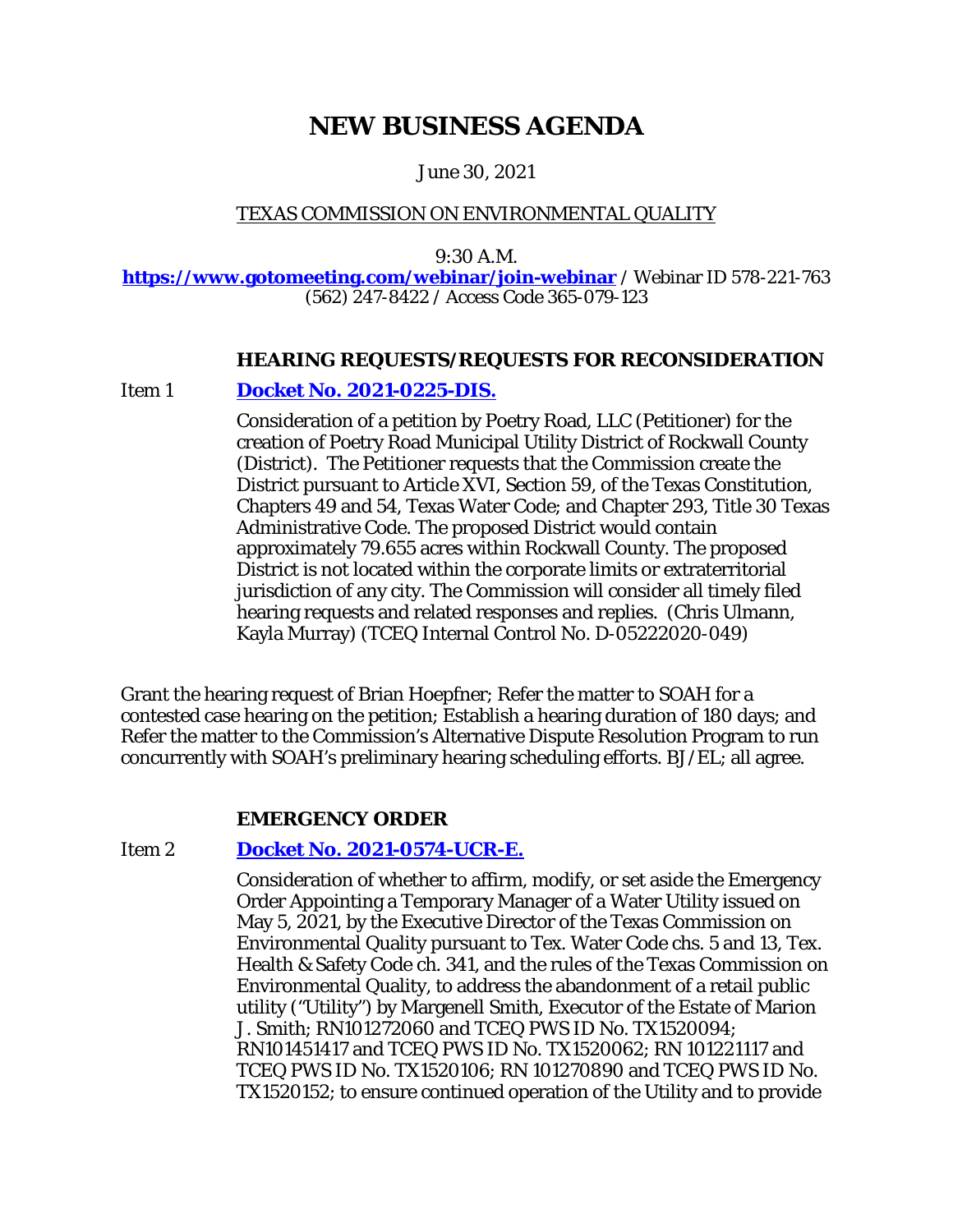continuous and adequate service to the customers. The Utility is located in Lubbock County, Texas. The Emergency Order appointed Intermediary Solutions Holdings LLC as temporary manager of the Utility. (Benjamin Warms)

Affirm the ED's May 5, 2021, Emergency Order appointing Intermediary Solutions Holdings LLC as temporary manager for the water utility owned and operated by the Estate of Marion J. Smith with the following modification: Change the number 4409 in Finding of Fact paragraph 4 to 4406 and Issue an Order approving the ED's Emergency Order as modified by this motion. EL/BJ; all agree.

## **DISTRICTS MATTER**

## Item 3 **[Docket No. 2020-0412-DIS.](http://www.tceq.texas.gov/assets/public/comm_exec/agendas/comm/backup/Agendas/2021/06-30-2021/0412DIS.pdf)**

Consideration and hearing on a resolution from Denton County Fresh Water Supply District No.12 ("District") for additional powers. The District requests approval to exercise additional drainage powers as provided in Texas Water Code Sections 51.331-51.332 and 30 Texas Administrative Code Section 293.15. The District is located at the southeast corner of FM 1385 and Mobberly Road in Denton County and contains approximately 512.44 acres. (Daniel Harrison, Kayla Murray)

Grant the request by Denton County Fresh Water Supply District No. 12 for approval of additional drainage powers and Issue the Executive Director's Proposed Order. BJ/EL; all agree.

# **MISCELLANEOUS MATTER**

Item 4 **[Docket No. 2021-0711-MIS.](http://www.tceq.texas.gov/assets/public/comm_exec/agendas/comm/backup/Agendas/2021/06-30-2021/0711MIS.pdf)**

Consideration of material changes to contracts for goods and services awarded under Chapter 2155 of the Texas Government Code executed during the previous quarter. (Chris Gobert)

Approve issuance of the Executive Director's Proposed Resolution that acknowledges the material changes to contracts for goods and services in accordance with Texas Government Code § 2155.088, for the period of December 1, 2020 to February 28, 2021, as described in the TCEQ Interoffice Memorandum to the Commissioners and Executive Director dated June 30, 2021, and Docket No. 2021-0711-MIS. EL/BJ; all agree.

# **AIR QUALITY ENFORCEMENT AGREED ORDERS**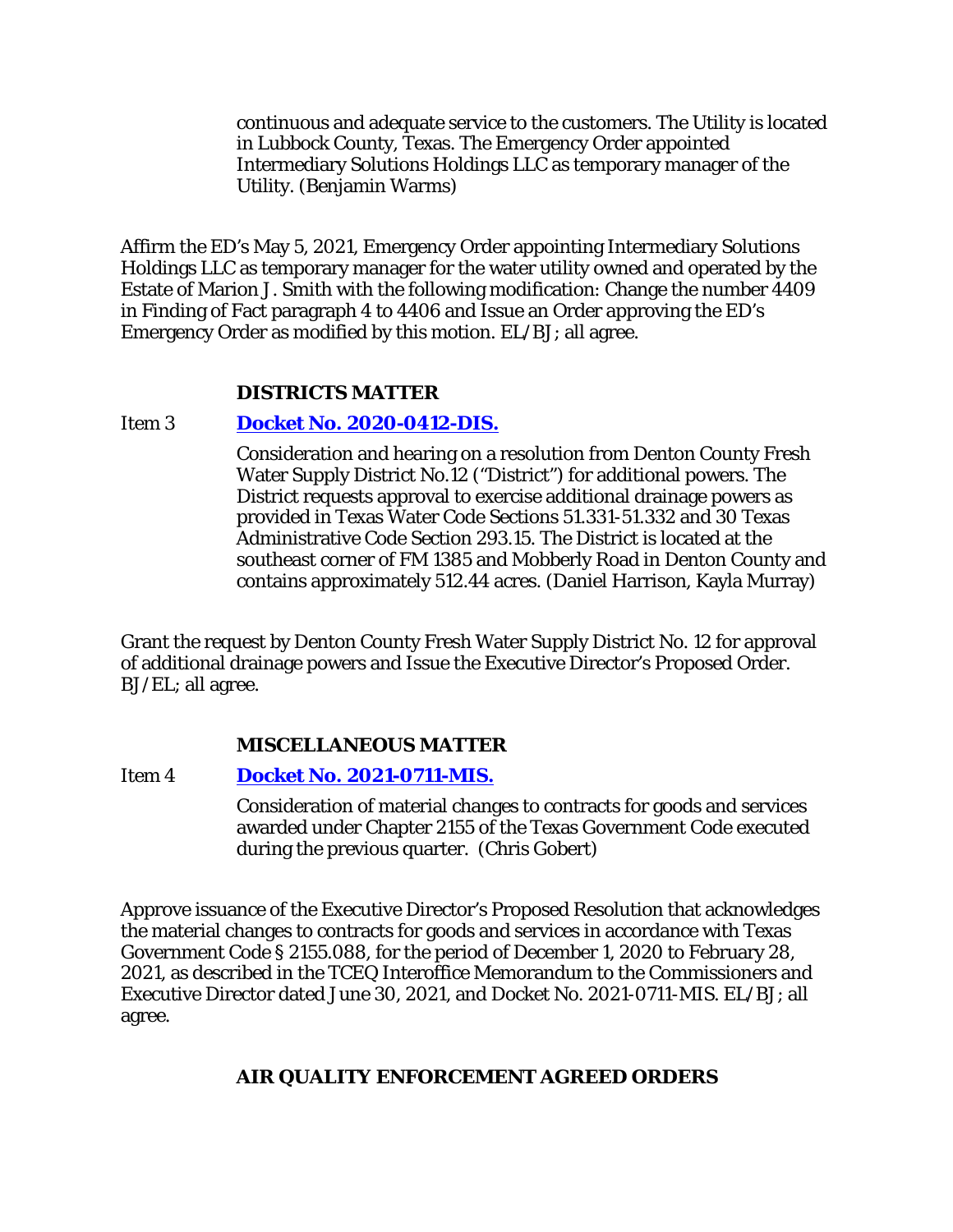## Item 5 **[Docket No. 2020-0894-AIR-E.](http://www.tceq.texas.gov/assets/public/comm_exec/agendas/comm/backup/Agendas/2021/06-30-2021/0894AIR.pdf)**

Consideration of an Agreed Order assessing administrative penalties and requiring certain actions of BASF TOTAL Petrochemicals LLC in Jefferson County; RN100216977; for air quality violations pursuant to Tex. Health & Safety Code ch. 382, Tex. Water Code ch. 7, and the rules of the Texas Commission on Environmental Quality, including specifically 30 Tex. Admin. Code ch. 60. (Toni Red, Michael Parrish)

Adopt the Agreed Order. JN/EL; all agree.

# Item 6 **[Docket No. 2019-1511-AIR-E.](http://www.tceq.texas.gov/assets/public/comm_exec/agendas/comm/backup/Agendas/2021/06-30-2021/1511AIR.pdf)**

Consideration of an Agreed Order assessing administrative penalties and requiring certain actions of Lone Star Specialty Products, LLC in Morris County; RN101627776; for air quality violations pursuant to Tex. Health & Safety Code ch. 382, Tex. Water Code ch. 7, and the rules of the Texas Commission on Environmental Quality, including specifically 30 Tex. Admin. Code ch. 60. (Johnnie Wu, Michael Parrish)

Adopt the Agreed Order. JN/EL; all agree.

# Item 7 **[Docket No. 2020-0016-AIR-E.](http://www.tceq.texas.gov/assets/public/comm_exec/agendas/comm/backup/Agendas/2021/06-30-2021/0016AIR.pdf)**

Consideration of an Agreed Order assessing administrative penalties against MarkWest Energy East Texas Gas Company, L.L.C. in Panola County; RN102198470 AND RN102704855; for air quality violations pursuant to Tex. Health & Safety Code ch. 382, Tex. Water Code ch. 7, and the rules of the Texas Commission on Environmental Quality, including specifically 30 Tex. Admin. Code ch. 60. (Amanda Diaz, Michael Parrish)

Adopt the Agreed Order. JN/EL; all agree.

# Item 8 **[Docket No. 2020-0691-AIR-E.](http://www.tceq.texas.gov/assets/public/comm_exec/agendas/comm/backup/Agendas/2021/06-30-2021/0691AIR.pdf)**

Consideration of an Agreed Order assessing administrative penalties and requiring certain actions of OCI Beaumont LLC in Jefferson County; RN102559291; for air quality violations pursuant to Tex. Health & Safety Code ch. 382, Tex. Water Code ch. 7, and the rules of the Texas Commission on Environmental Quality, including specifically 30 Tex. Admin. Code ch. 60. (Toni Red, Michael Parrish)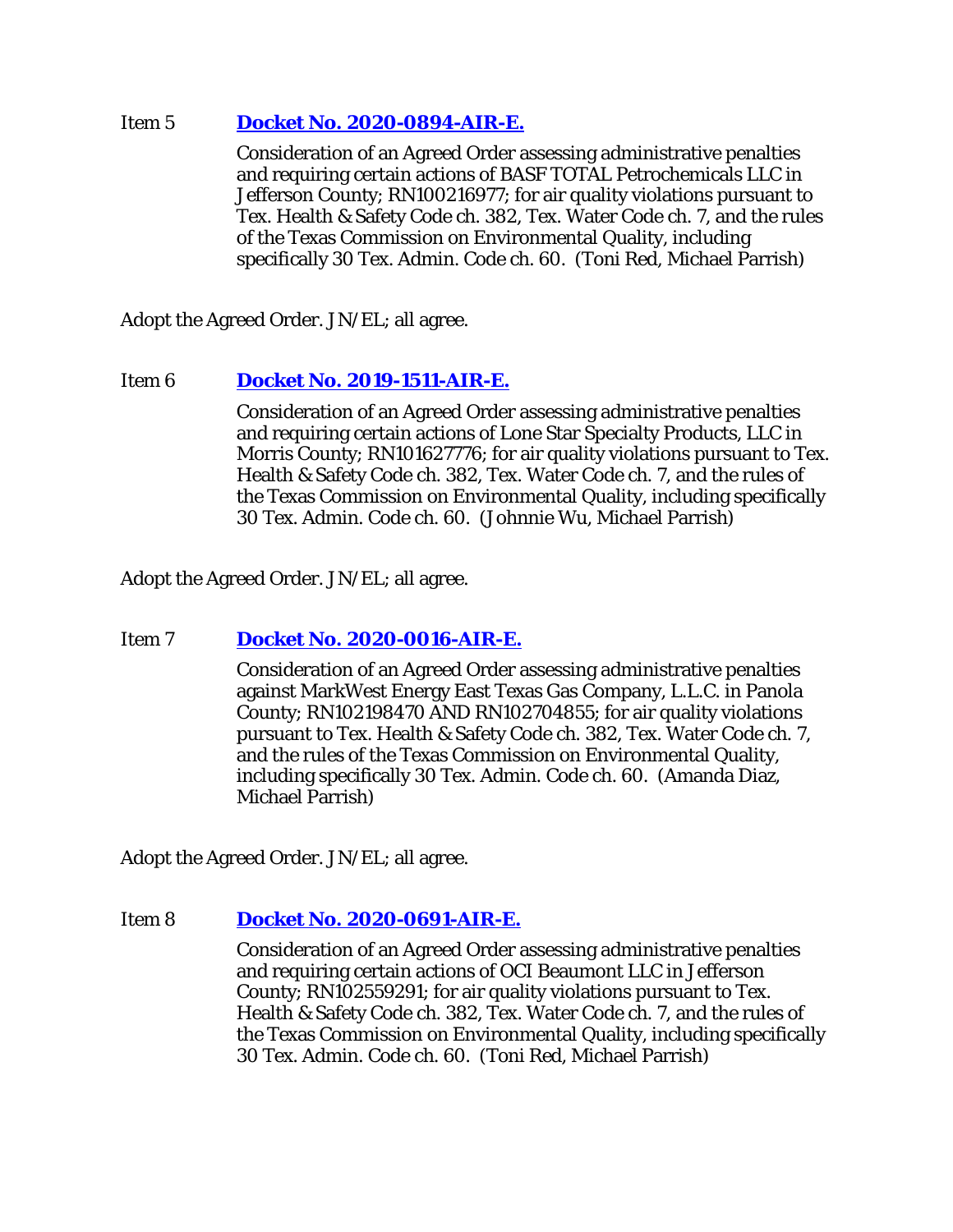Adopt the Agreed Order. JN/EL; all agree.

# Item 9 **[Docket No. 2020-0348-AIR-E.](http://www.tceq.texas.gov/assets/public/comm_exec/agendas/comm/backup/Agendas/2021/06-30-2021/0348AIR.pdf)**

Consideration of an Agreed Order assessing administrative penalties and requiring certain actions of Total Petrochemicals & Refining USA, Inc. in Harris County; RN100212109; for air quality violations pursuant to Tex. Health & Safety Code ch. 382, Tex. Water Code ch. 7, and the rules of the Texas Commission on Environmental Quality, including specifically 30 Tex. Admin. Code ch. 60. (Margarita Dennis, Michael Parrish)

Adopt the Agreed Order. JN/EL; all agree.

# Item 10 **[Docket No. 2020-0941-AIR-E.](http://www.tceq.texas.gov/assets/public/comm_exec/agendas/comm/backup/Agendas/2021/06-30-2021/0941AIR.pdf)**

Consideration of an Agreed Order assessing administrative penalties and requiring certain actions of WPX Energy Permian, LLC in Winkler County; RN109801324; for air quality violations pursuant to Tex. Health & Safety Code ch. 382, Tex. Water Code ch. 7, and the rules of the Texas Commission on Environmental Quality, including specifically 30 Tex. Admin. Code ch. 60. (Yuliya Dunaway, Michael Parrish)

Adopt the Agreed Order. JN/EL; all agree.

#### **EDWARDS AQUIFER ENFORCEMENT AGREED ORDER**

# Item 11 **[Docket No. 2020-0189-EAQ-E.](http://www.tceq.texas.gov/assets/public/comm_exec/agendas/comm/backup/Agendas/2021/06-30-2021/0189EAQ.pdf)**

Consideration of an Agreed Order assessing administrative penalties against JSWC, Ltd. in Bexar County; RN102807989; for Edwards Aquifer violations pursuant to Tex. Water Code chs. 7 and 26 and the rules of the Texas Commission on Environmental Quality, including specifically 30 Tex. Admin. Code ch. 60. (Katelyn Tubbs, Michael Parrish)

Adopt the Agreed Order. JN/EL; all agree.

## **MUNICIPAL SOLID WASTE ENFORCEMENT AGREED ORDER**

Item 12 **[Docket No. 2019-1798-MSW-E.](http://www.tceq.texas.gov/assets/public/comm_exec/agendas/comm/backup/Agendas/2021/06-30-2021/1798MSW.pdf)**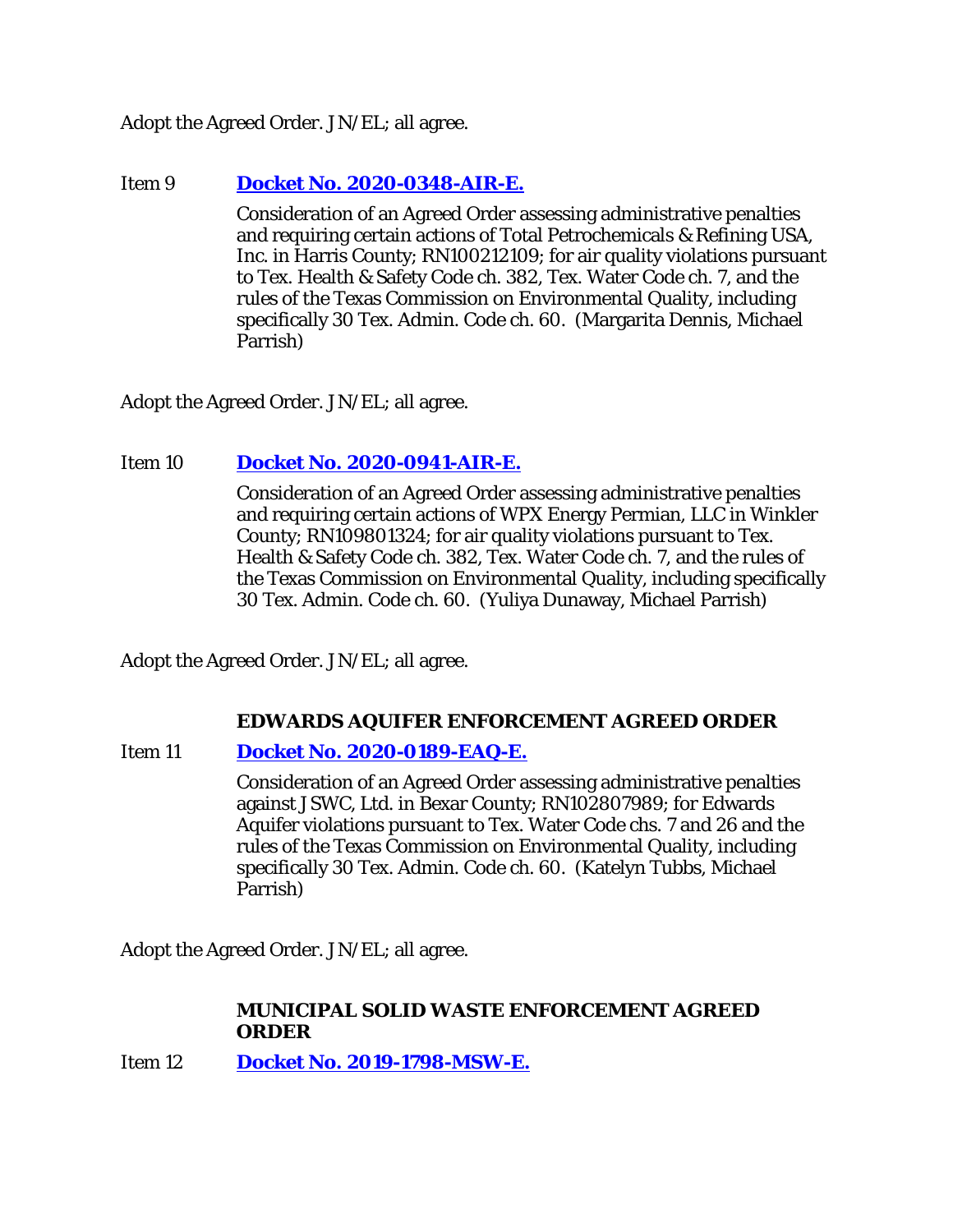Consideration of an Agreed Order assessing administrative penalties and requiring certain actions of Russbel Davila dba RDM Tire Service in Harris County; RN110849262; for waste tires violations pursuant to Tex. Health & Safety Code ch. 361, Tex. Water Code ch. 7, and the rules of the Texas Commission on Environmental Quality, including specifically 30 Tex. Admin. Code ch. 60. (Alain Elegbe, Michael Parrish)

Adopt the Agreed Order. JN/EL; all agree.

# **MUNICIPAL SOLID WASTE ENFORCEMENT DEFAULT ORDER**

# Item 13 **[Docket No. 2019-0967-MSW-E.](http://www.tceq.texas.gov/assets/public/comm_exec/agendas/comm/backup/Agendas/2021/06-30-2021/0967MSW.pdf)**

Consideration of a Default Order assessing administrative penalties against and requiring certain actions of Scott W. Gray dba Larry's Mobile Home Service & Supplies in Orange County; RN106410640; for municipal solid waste violations pursuant to Tex. Water Code ch. 7, Tex. Health & Safety Code ch. 361, and the rules of the Texas Commission on Environmental Quality, including specifically 30 Tex. Admin. Code ch. 60. (Taylor Pearson, Janice Hernandez)

Adopt the Default Order. JN/EL; all agree.

# **MUNICIPAL WASTE DISCHARGE ENFORCEMENT AGREED ORDERS**

# Item 14 **[Docket No. 2019-1492-MWD-E.](http://www.tceq.texas.gov/assets/public/comm_exec/agendas/comm/backup/Agendas/2021/06-30-2021/1492MWD.pdf)**

Consideration of an Agreed Order assessing administrative penalties and requiring certain actions of Aqua Texas, Inc. in Jefferson County; RN101524833; for water quality violations pursuant to Tex. Water Code chs. 7 and 26 and the rules of the Texas Commission on Environmental Quality, including specifically 30 Tex. Admin. Code ch. 60. (Alejandro Laje, Michael Parrish)

Adopt the Agreed Order. JN/EL; all agree.

# Item 15 **[Docket No. 2020-0788-MWD-E.](http://www.tceq.texas.gov/assets/public/comm_exec/agendas/comm/backup/Agendas/2021/06-30-2021/0788MWD.pdf)**

Consideration of an Agreed Order assessing administrative penalties and requiring certain actions of Carolina Creek Christian Camps in Walker County; RN103196770; for water quality violations pursuant to Tex. Water Code chs. 7 and 26 and the rules of the Texas Commission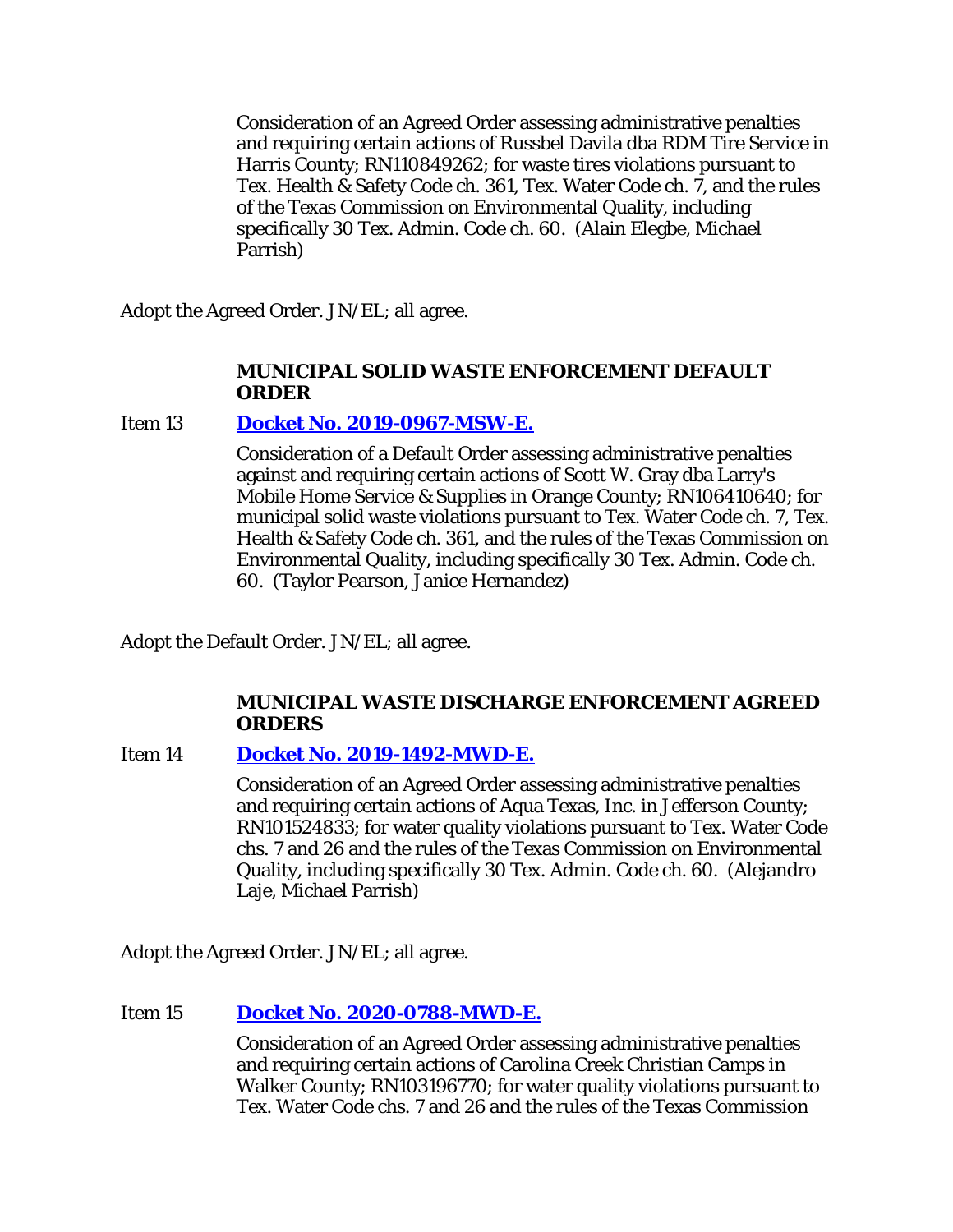on Environmental Quality, including specifically 30 Tex. Admin. Code ch. 60. (Stephanie Frederick, Michael Parrish)

Adopt the Agreed Order. JN/EL; all agree.

# Item 16 **[Docket No. 2019-1753-MWD-E.](http://www.tceq.texas.gov/assets/public/comm_exec/agendas/comm/backup/Agendas/2021/06-30-2021/1753MWD.pdf)**

Consideration of an Agreed Order assessing administrative penalties and requiring certain actions of the City of Breckenridge in Stephens County; RN102844917; for water quality violations pursuant to Tex. Water Code chs. 7 and 26 and the rules of the Texas Commission on Environmental Quality, including specifically 30 Tex. Admin. Code ch. 60. (Harley Hobson, Michael Parrish)

Adopt the Agreed Order. JN/EL; all agree.

# Item 17 **[Docket No. 2019-1581-MWD-E.](http://www.tceq.texas.gov/assets/public/comm_exec/agendas/comm/backup/Agendas/2021/06-30-2021/1581MWD.pdf)**

Consideration of an Agreed Order assessing administrative penalties and requiring certain actions of the City of Electra in Wichita County; RN101212611; for water quality violations pursuant to Tex. Water Code chs. 7 and 26 and the rules of the Texas Commission on Environmental Quality, including specifically 30 Tex. Admin. Code ch. 60. (Katelyn Tubbs, Michael Parrish)

Adopt the Agreed Order. JN/EL; all agree.

Item 18 **[Docket No. 2019-1254-MWD-E.](http://www.tceq.texas.gov/assets/public/comm_exec/agendas/comm/backup/Agendas/2021/06-30-2021/1254MWD.pdf)**

Consideration of an Agreed Order assessing administrative penalties and requiring certain actions of the City of Harker Heights in Bell County; RN101920395; for water quality violations pursuant to Tex. Water Code chs. 7 and 26 and the rules of the Texas Commission on Environmental Quality, including specifically 30 Tex. Admin. Code ch. 60. (Katelyn Tubbs, Michael Parrish)

Adopt the Agreed Order. JN/EL; all agree.

# Item 19 **[Docket No. 2019-1805-MWD-E.](http://www.tceq.texas.gov/assets/public/comm_exec/agendas/comm/backup/Agendas/2021/06-30-2021/1805MWD.pdf)**

Consideration of an Agreed Order assessing administrative penalties and requiring certain actions of the City of Olney in Young County;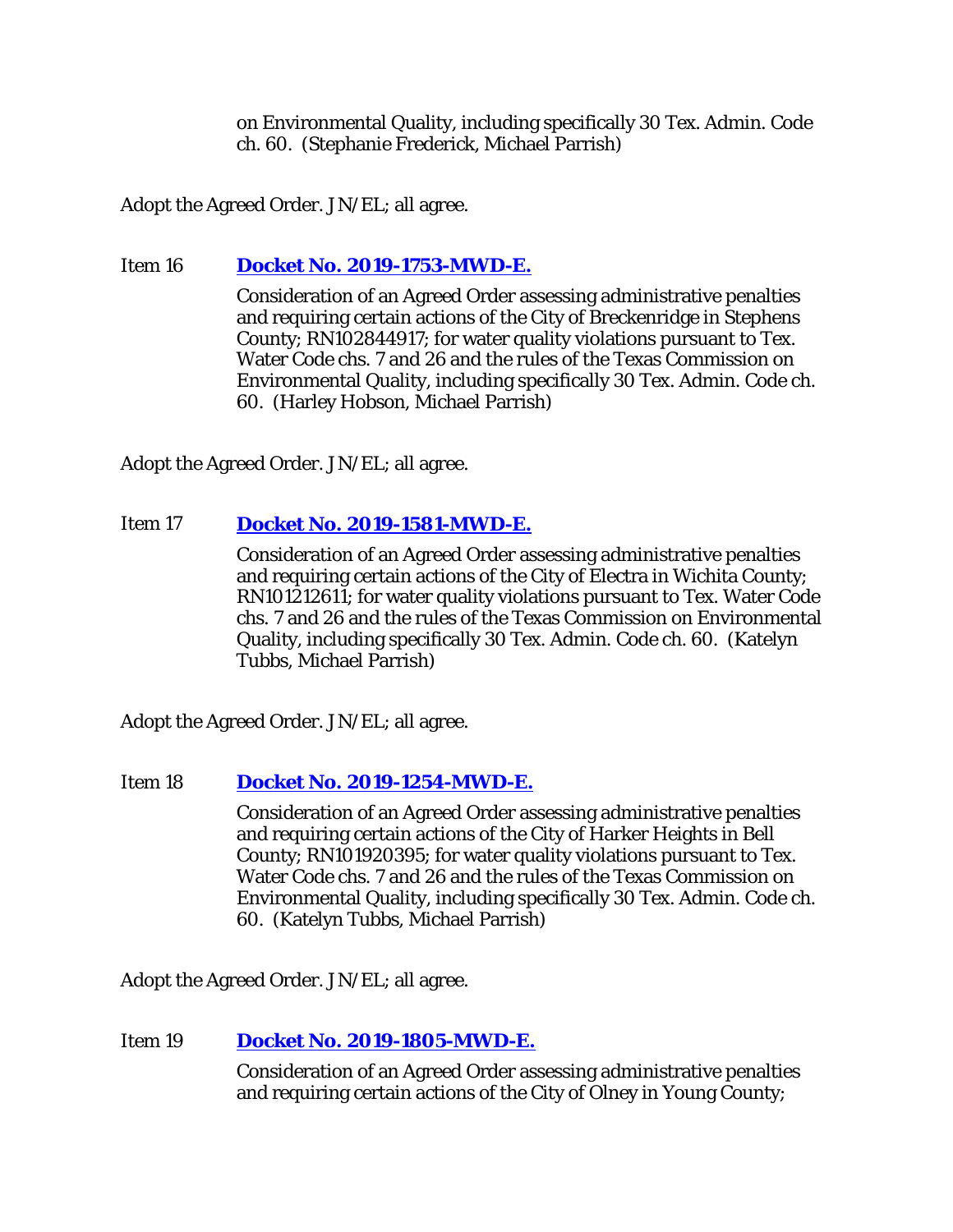RN101610335; for water quality violations pursuant to Tex. Water Code chs. 7 and 26 and the rules of the Texas Commission on Environmental Quality, including specifically 30 Tex. Admin. Code ch. 60. (Katelyn Tubbs, Michael Parrish)

Adopt the Agreed Order. JN/EL; all agree.

# Item 20 **[Docket No. 2020-0476-MWD-E.](http://www.tceq.texas.gov/assets/public/comm_exec/agendas/comm/backup/Agendas/2021/06-30-2021/0476MWD.pdf)**

Consideration of an Agreed Order assessing administrative penalties and requiring certain actions of the City of Pasadena in Harris County; RN101609774; for water quality violations pursuant to Tex. Water Code chs. 7 and 26 and the rules of the Texas Commission on Environmental Quality, including specifically 30 Tex. Admin. Code ch. 60. (Alejandro Laje, Michael Parrish)

Adopt the Agreed Order. JN/EL; all agree.

# Item 21 **[Docket No. 2020-0331-MWD-E.](http://www.tceq.texas.gov/assets/public/comm_exec/agendas/comm/backup/Agendas/2021/06-30-2021/0331MWD.pdf)**

Consideration of an Agreed Order assessing administrative penalties and requiring certain actions of Fort Bend County Municipal Utility District No. 134A in Fort Bend County; RN104956511; for water quality violations pursuant to Tex. Water Code chs. 7 and 26 and the rules of the Texas Commission on Environmental Quality, including specifically 30 Tex. Admin. Code ch. 60. (Mark Gamble, Michael Parrish)

Adopt the Agreed Order. JN/EL; all agree.

## **PETROLEUM STORAGE TANK ENFORCEMENT AGREED ORDERS**

# Item 22 **[Docket No. 2019-0866-PST-E.](http://www.tceq.texas.gov/assets/public/comm_exec/agendas/comm/backup/Agendas/2021/06-30-2021/0866PST.pdf)**

Consideration of an Agreed Order assessing administrative penalties and requiring certain actions of Syed Sajid in Dallas County; RN101545572; for petroleum storage tank violations pursuant to Tex. Water Code chs. 7 and 26 and the rules of the Texas Commission on Environmental Quality, including specifically 30 Tex. Admin. Code ch. 60. (Berenice Munoz, Michael Parrish)

Continued to a future Agenda. JN/EL; all agree.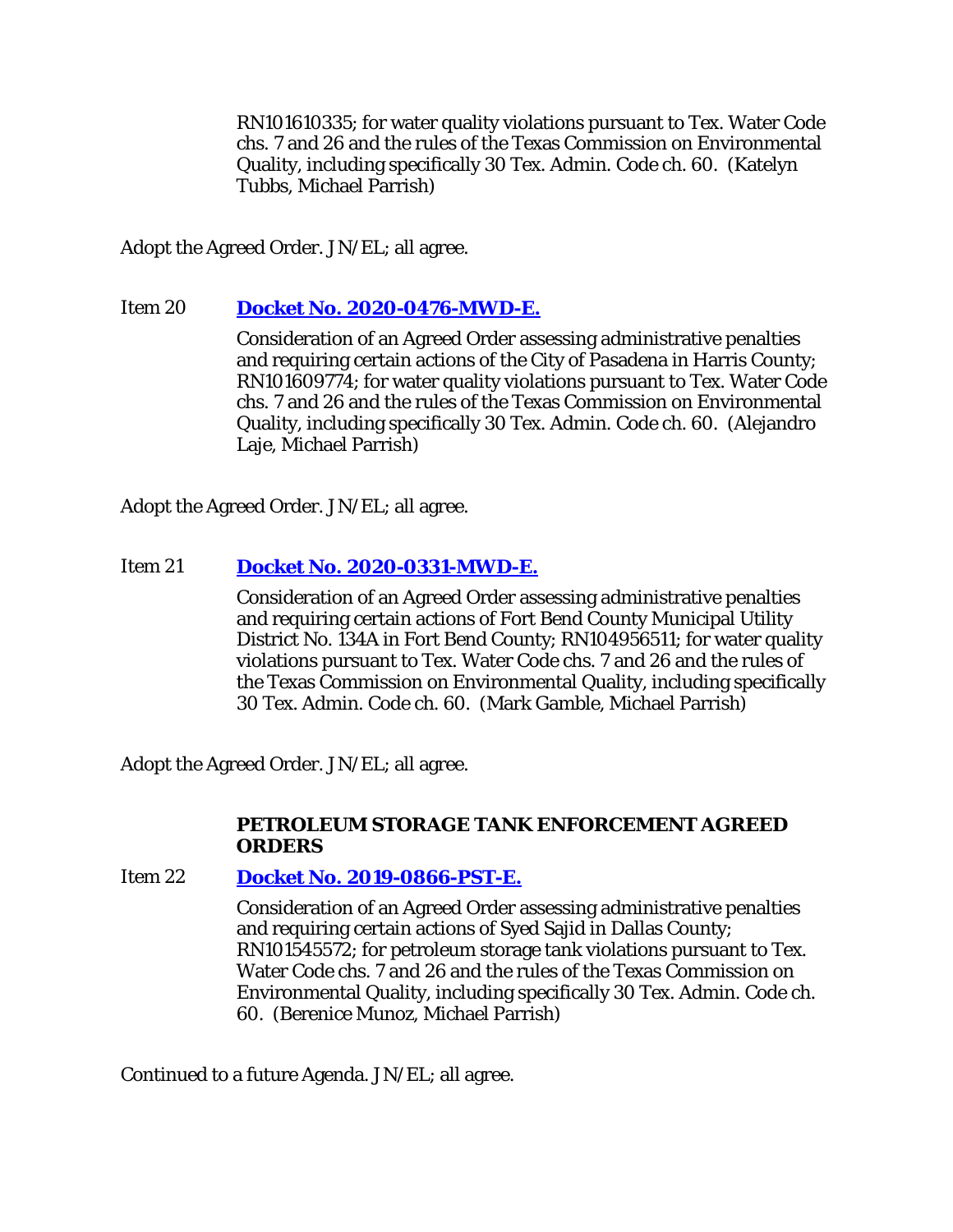# Item 23 **[Docket No. 2018-0725-PST-E.](http://www.tceq.texas.gov/assets/public/comm_exec/agendas/comm/backup/Agendas/2021/06-30-2021/0725PST.pdf)**

Consideration of an Agreed Order assessing administrative penalties and requiring certain actions of TEXAS KSD ENTERPRISE INC dba Savannah Food & Deli in Jefferson County; RN101774040; for petroleum storage tank violations pursuant to Tex. Water Code chs. 7 and 26 and the rules of the Texas Commission on Environmental Quality, including specifically 30 Tex. Admin. Code ch. 60. (Berenice Munoz, Michael Parrish)

Remanded to the Executive Director. JN/EL; all agree.

# Item 24 **[Docket No. 2019-0798-PST-E.](http://www.tceq.texas.gov/assets/public/comm_exec/agendas/comm/backup/Agendas/2021/06-30-2021/0798PST.pdf)**

Consideration of an Agreed Order assessing administrative penalties against and requiring certain actions of Big Diamond, LLC dba Corner Store 3937 in Bexar County; RN102055415; for petroleum storage tank violations pursuant to Tex. Water Code chs. 7 and 26 and the rules of the Texas Commission on Environmental Quality, including specifically 30 Tex. Admin. Code ch. 60. (Roslyn Dubberstein, Janice Hernandez)

Adopt the Agreed Order. JN/EL; all agree.

# **PUBLIC WATER SYSTEM ENFORCEMENT AGREED ORDERS**

#### Item 25 **[Docket No. 2019-0627-PWS-E.](http://www.tceq.texas.gov/assets/public/comm_exec/agendas/comm/backup/Agendas/2021/06-30-2021/0627PWS.pdf)**

Consideration of an Agreed Order assessing administrative penalties and requiring certain actions of the City of Barstow in Ward County; RN101241719; for public drinking water violations pursuant to Tex. Health & Safety Code ch. 341 and the rules of the Texas Commission on Environmental Quality. (Ronica Rodriguez, Michael Parrish)

Adopt the Agreed Order. JN/EL; all agree.

#### Item 26 **[Docket No. 2019-1132-PWS-E.](http://www.tceq.texas.gov/assets/public/comm_exec/agendas/comm/backup/Agendas/2021/06-30-2021/1132PWS.pdf)**

Consideration of an Agreed Order assessing administrative penalties and requiring certain actions of the City of Rose City in Orange County; RN102676269; for public drinking water violations pursuant to Tex. Health & Safety Code ch. 341 and the rules of the Texas Commission on Environmental Quality. (Miles Wehner, Michael Parrish)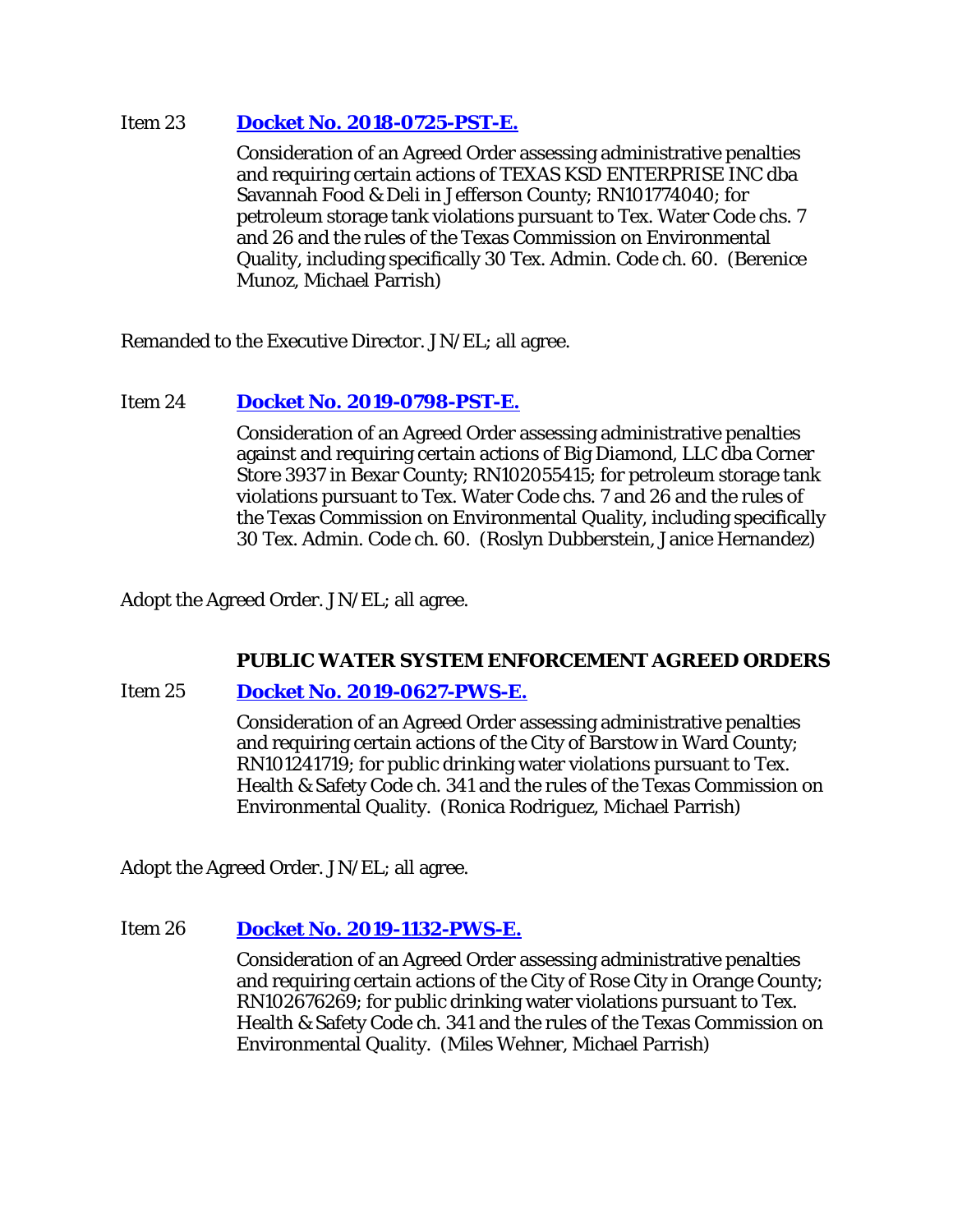Adopt the Agreed Order. JN/EL; all agree.

# Item 27 **[Docket No. 2020-0560-PWS-E.](http://www.tceq.texas.gov/assets/public/comm_exec/agendas/comm/backup/Agendas/2021/06-30-2021/0560PWS.pdf)**

Consideration of an Agreed Order assessing administrative penalties and requiring certain actions of SOHNA Investments, Inc. in Harris County; RN101248029; for public drinking water violations pursuant to Tex. Health & Safety Code ch. 341, Tex. Water Code ch. 5, and the rules of the Texas Commission on Environmental Quality. (Samantha Salas, Michael Parrish)

Adopt the Agreed Order. JN/EL; all agree.

# **PUBLIC WATER SYSTEM ENFORCEMENT DEFAULT ORDER**

# Item 28 **[Docket No. 2019-1478-PWS-E.](http://www.tceq.texas.gov/assets/public/comm_exec/agendas/comm/backup/Agendas/2021/06-30-2021/1478PWS.pdf)**

Consideration of a Default Order assessing administrative penalties against and requiring certain actions of NICO-TYME WATER CO-OP, INC. in Bexar County; RN101215788; for public drinking water violations pursuant to Tex. Health & Safety Code ch. 341 and the rules of the Texas Commission on Environmental Quality. (Roslyn Dubberstein, Janice Hernandez)

Adopt the Default Order. JN/EL; all agree.

# **WATER QUALITY ENFORCEMENT AGREED ORDERS**

# Item 29 **[Docket No. 2019-0629-WQ-E.](http://www.tceq.texas.gov/assets/public/comm_exec/agendas/comm/backup/Agendas/2021/06-30-2021/0629WQ.pdf)**

Consideration of an Agreed Order assessing administrative penalties and requiring certain actions of Perma Pom LLC in Wharton County; RN102833282; for water quality violations pursuant to Tex. Water Code chs. 7 and 26 and the rules of the Texas Commission on Environmental Quality, including specifically 30 Tex. Admin. Code ch. 60. (Harley Hobson, Michael Parrish)

Adopt the Agreed Order. JN/EL; all agree.

# Item 30 **[Docket No. 2020-1282-WQ-E.](http://www.tceq.texas.gov/assets/public/comm_exec/agendas/comm/backup/Agendas/2021/06-30-2021/1282WQ.pdf)**

Consideration of an Agreed Order assessing administrative penalties against ROESCHCO CONSTRUCTION, INC. in Collin County; RN111075743; for water quality violations pursuant to Tex. Water Code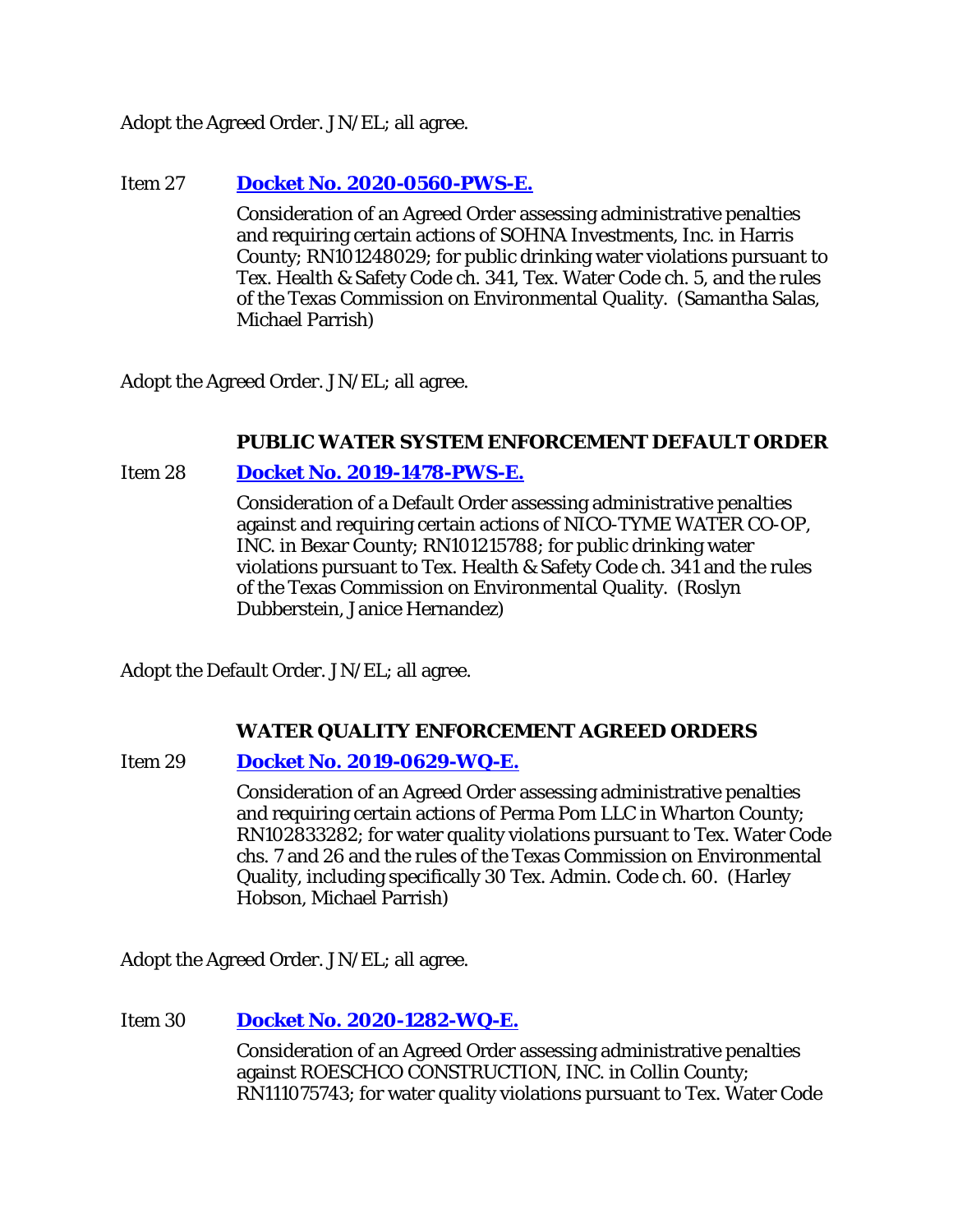chs. 7 and 26 and the rules of the Texas Commission on Environmental Quality, including specifically 30 Tex. Admin. Code ch. 60. (Harley Hobson, Michael Parrish)

Adopt the Agreed Order. JN/EL; all agree.

# **MONTHLY ENFORCEMENT REPORT**

Item 31 **[Docket No. 2021-0100-MIS.](http://www.tceq.texas.gov/assets/public/comm_exec/agendas/comm/backup/Agendas/2021/06-30-2021/0100MIS.pdf)**

Consideration of the Texas Commission on Environmental Quality Monthly Enforcement Report, submitted for discussion in accordance with Texas Water Code § 7.003. (Bryan Sinclair, Melissa Cordell)

No action taken.

# **PETITION FOR RULEMAKING**

# Item 32 **[Docket No. 2021-0563-PET.](http://www.tceq.texas.gov/assets/public/comm_exec/agendas/comm/backup/Agendas/2021/06-30-2021/0563PET.pdf)**

Consideration of a petition for rulemaking under Section 20.15 of 30 TAC Chapter 20, Rulemaking. The petition was filed with the Texas Commission on Environmental Quality (commission) on May 3, 2021 by Perales, Allmon, & Ice on behalf of Ingleside on the Bay Coastal Watch Association, Port Aransas Conservancy, and Hillcrest Residents Association (petitioners). The petitioners requested that the commission add new sections to 30 TAC Chapter 295 and Chapter 297 to prescribe measures to minimize impingement and entrainment at desalination facilities. (Kathy Ramirez, Ruth Takeda) (Project No. 2021- 018-PET-NR)

Deny the petition for rulemaking filed by Perales, Allmon, & Ice on behalf of Ingleside on the Bay Coastal Watch Association, Port Aransas Conservancy, and Hillcrest Residents Association, because the Commission's existing rules on impingement and entrainment at desalination facilities under Texas Water Code Chapter 18 are sufficient and the proposed new rules under Texas Water Code Chapter 11 are unnecessary. BJ/EL; all agree.

# **RULE MATTER**

# Item 33 **[Docket No. 2020-1005-RUL.](http://www.tceq.texas.gov/assets/public/comm_exec/agendas/comm/backup/Agendas/2021/06-30-2021/1005RUL.pdf)**

Consideration of the adoption of amended Sections 115.111, 115.112, 115.119, 115.121, and 115.357 and new Sections 115.170 - 115.181, and 115.183 of 30 TAC Chapter 115, Control of Air Pollution from Volatile Organic Compounds, and corresponding revisions to the state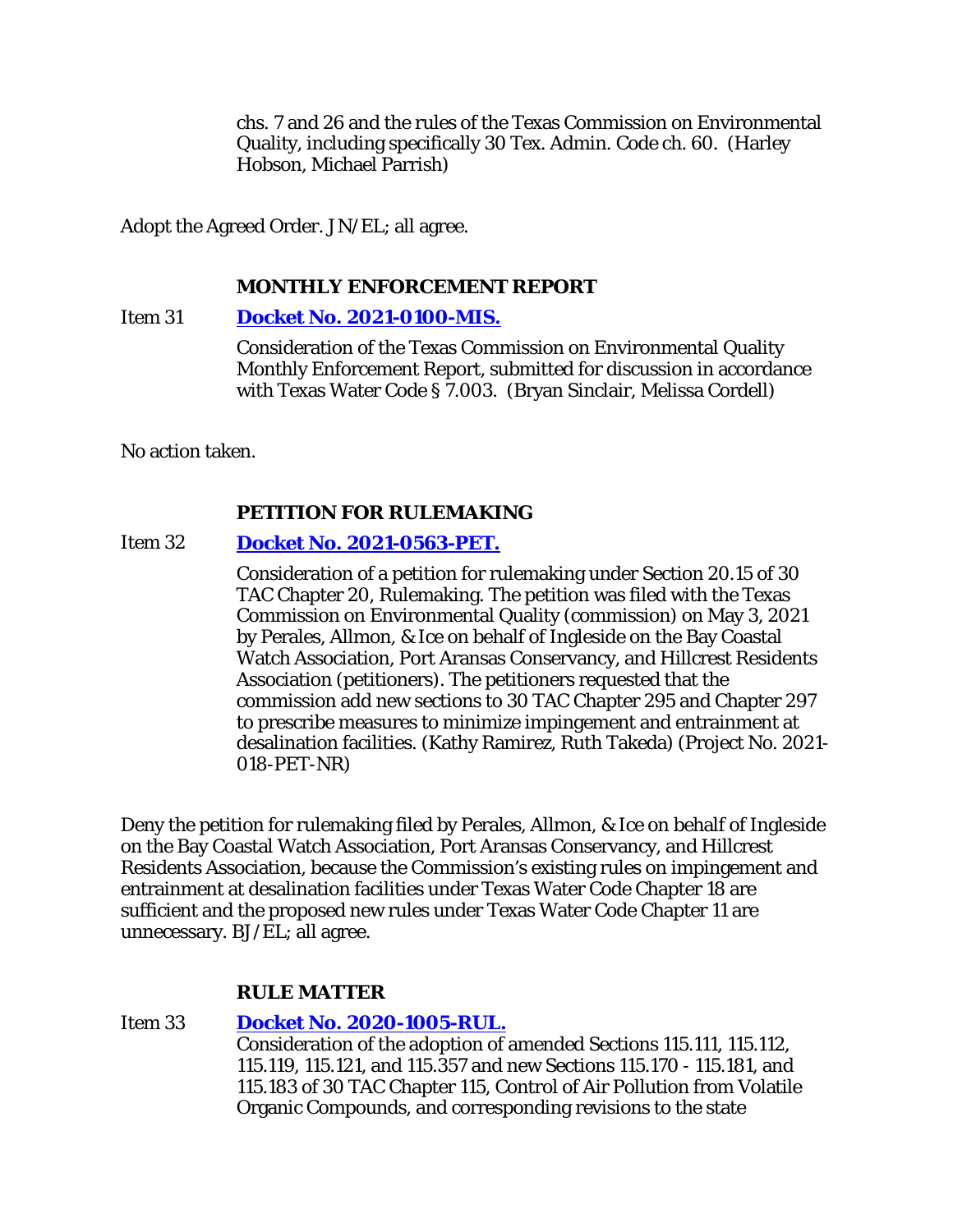implementation plan. The adoption would implement Federal Clean Air Act reasonably available control technology for all volatile organic compounds emission sources addressed in the United States Environmental Protection Agency's Control Techniques Guidelines for the Oil and Natural Gas Industry (CTG) and would apply to the Dallas-Fort Worth (Collin, Dallas, Denton, Ellis, Johnson, Kaufman, Parker, Rockwall, Tarrant, and Wise Counties) and Houston-Galveston-Brazoria (Brazoria, Chambers, Fort Bend, Galveston, Harris, Liberty, Montgomery, and Waller Counties) nonattainment areas for the 2008 eight-hour ozone National Ambient Air Quality Standard. The proposed rules were published in the January 29, 2021, issue of the *Texas Register* (46 TexReg 767). (John Lewis, Amy Browning; Rule Project No. 2020-038-115-AI)

Adopt the new and amended sections of 30 Texas Administrative Code Chapter 115, and the corresponding revisions to the State Implementation Plan, as recommend by the Executive Director. EL/BJ all agree.

#### **MISCELLANEOUS MATTER**

#### Item 34 **[Docket No. 2020-1110-MIS.](http://www.tceq.texas.gov/assets/public/comm_exec/agendas/comm/backup/Agendas/2021/06-30-2021/1110MIS.pdf)**

Consideration of the adoption of an air quality standard permit for marine loading operations under Texas Health and Safety Code, Section 382.05195, Standard Permit, and 30 Texas Administrative Code Chapter 116, Subchapter F, Standard Permits. The new non-rule standard permit authorizes stationary facilities, or groups of facilities, at a site that conducts marine loading operation activities. Public notice of the proposed general permit was published in the December 18, 2020 issue of the *Texas Register* (45 TexReg 9309). (Melanie Nelon, Sierra Redding) (Non-Rule Project No. 2020-030-OTH-NR)

Adopt the air quality standard permit for marine loading operations, as recommend by the Executive Director. BJ/EL; all agree.

#### **STATE IMPLEMENTATION PLAN**

#### Item 35 **[Docket No. 2020-0924-SIP.](http://www.tceq.texas.gov/assets/public/comm_exec/agendas/comm/backup/Agendas/2021/06-30-2021/0924SIP.pdf)**

Consideration for the adoption of the 2021 Regional Haze State Implementation Plan (SIP) Revision to address the regional haze requirements of Federal Clean Air Act, §169A. The SIP revision addresses regional haze in Big Bend and Guadalupe Mountains National Parks and Federal Class I areas located outside Texas that may be affected by emissions from within the state. The SIP revision contains the core federal Regional Haze Rule (40 Code of Federal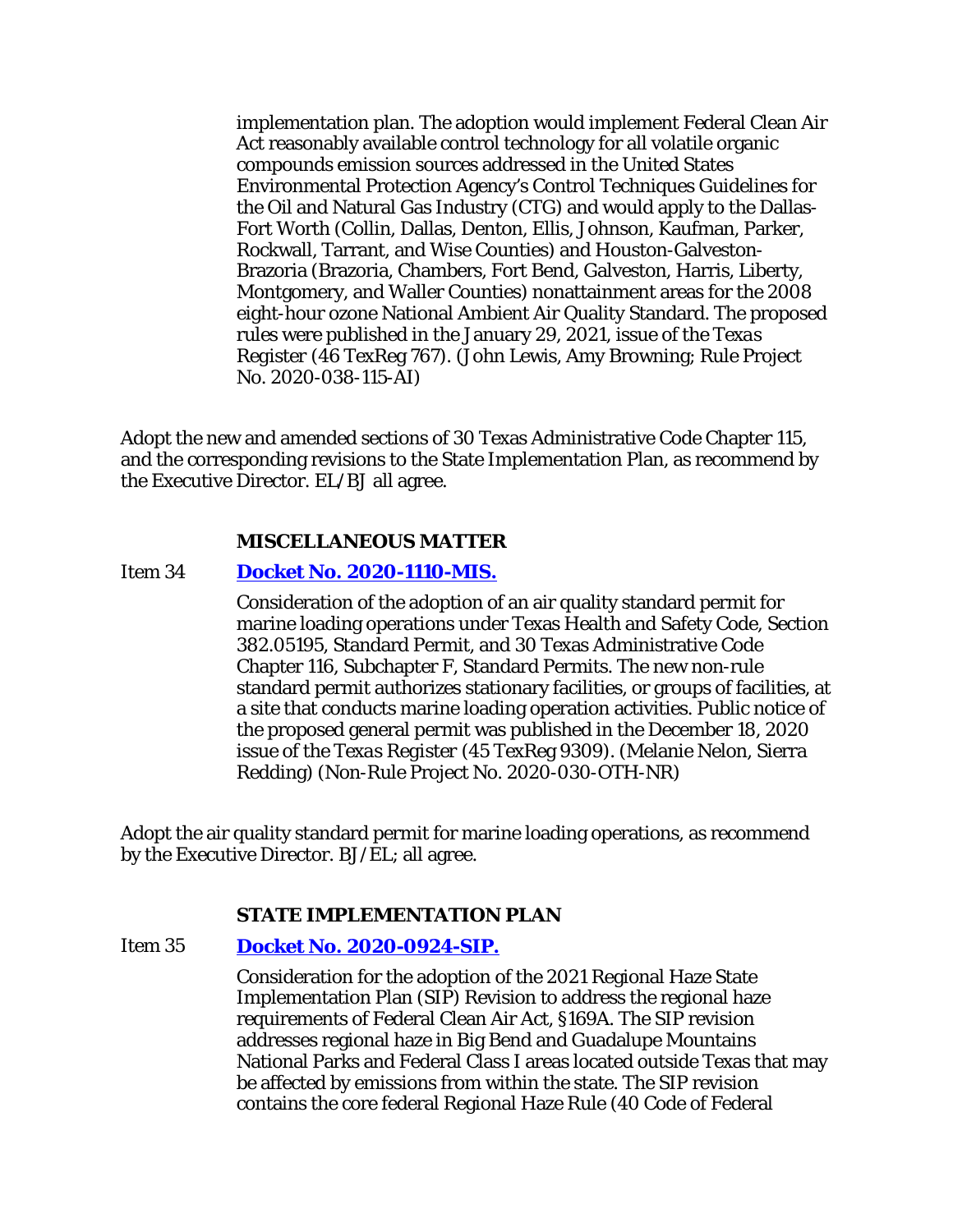Regulations §51.308) requirements, including: calculations of baseline; current and natural visibility conditions; progress-to-date and the uniform rate of progress; a long-term strategy for regional haze; reasonable progress goals; a monitoring strategy; and a statewide emissions inventory. (Margaret Earnest, John Minter) (Non-Rule Project No. 2019-112-SIP-NR)

Adopt the 2021 Regional Haze SIP Revision, as recommend by the Executive Director. EL/BJ; all agree.

## **MONTHLY PUBLIC WATER SYSTEM REPORT**

#### Item 36 **Docket No. 2021-0309-MIS.**

Consideration of agency post-incident response actions related to the February 2021 severe winter storm, including plans to evaluate factors that impacted public water system response and recovery actions.

No action taken.

# **EXECUTIVE MEETING**

#### Item 37 **Docket No. 2021-0001-EXE.**

The Commission will conduct a closed meeting to receive legal advice from its attorney(s) and will discuss pending or contemplated litigation, and/or settlement offers, as permitted by Section 551.071 of the Texas Open Meetings Act, Chapter 551 of the Texas Government Code. The Commission may also meet in open meeting to take action on this matter as required by Section 551.102 of the Texas Open Meetings Act, Chapter 551 of the Texas Government Code.

The Commission did not meet in Executive Session.

#### Item 38 **Docket No. 2021-0002-EXE.**

The Commission will conduct a closed meeting to deliberate the appointment, employment, evaluation, reassignment, duties, discipline, or dismissal of the Commission's Executive Director, General Counsel, Chief Clerk, Public Interest Counsel, or Chief Auditor as permitted by Section 551.074 of the Texas Open Meetings Act, Chapter 551 of the Texas Government Code. The Commission may also meet in open meeting to take action on this matter as required by Section 551.102 of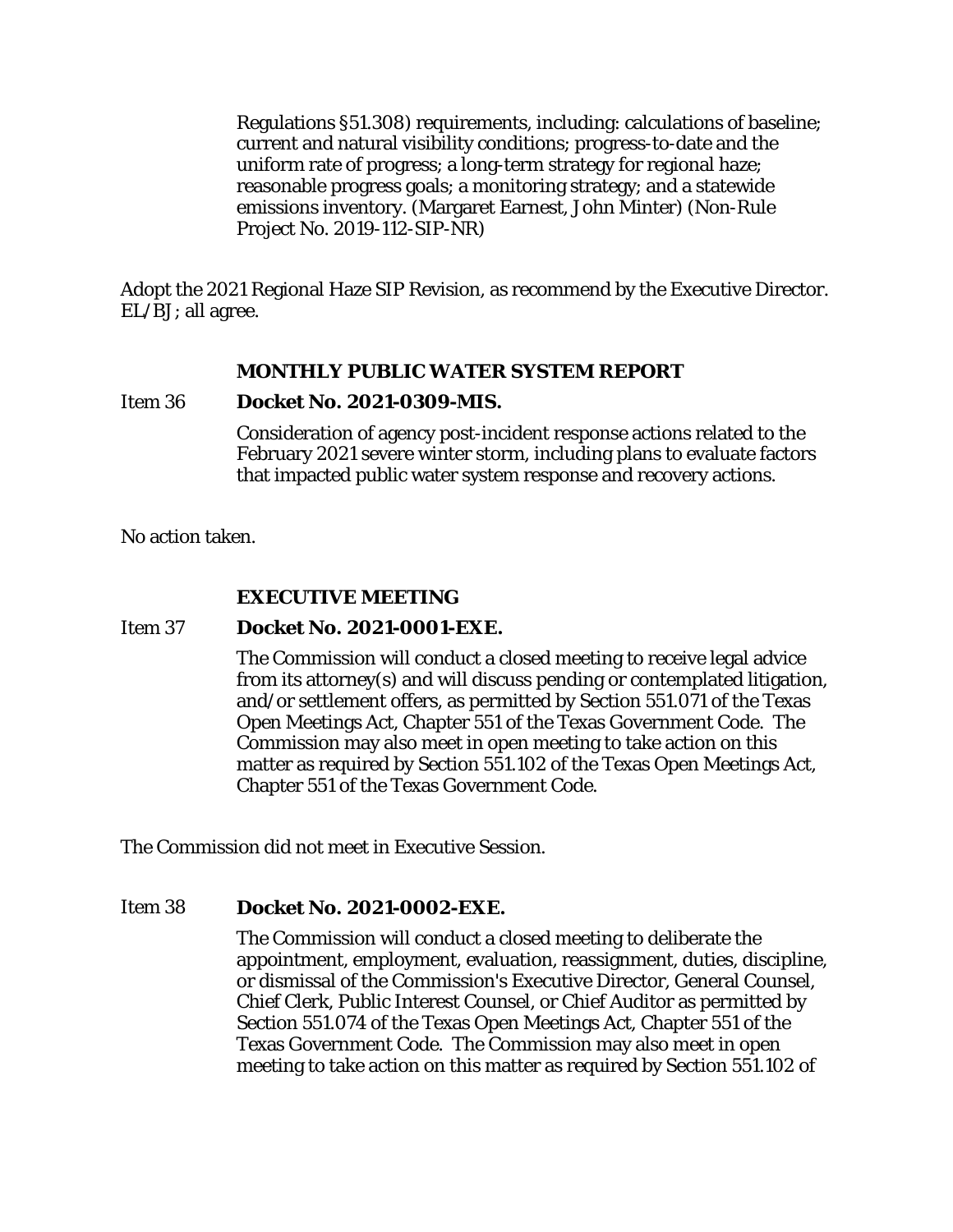the Texas Open Meetings Act, Chapter 551 of the Texas Government Code.

The Commission did not meet in Executive Session.

## Item 39 **Docket No. 2021-0003-EXE.**

The Commission will conduct a closed meeting to discuss the employment, evaluation, reassignment, duties, discipline or dismissal of a specific Commission employee(s) as permitted by Section 551.074 of the Texas Open Meetings Act, Chapter 551 of the Texas Government Code. The Commission may also meet in open meeting to take action on this matter as required by Section 551.102 of the Texas Open Meetings Act, Chapter 551 of the Texas Government Code.

The Commission did not meet in Executive Session.

## Item 40 **Docket No. 2021-0004-EXE.**

The Commission will conduct a closed meeting to discuss their duties, roles, and responsibilities as Commissioners of the TCEQ pursuant to Section 551.074 of the Texas Open Meetings Act, Chapter 551 of the Texas Government Code. The Commission may also meet in open meeting to take action on this matter as required by Section 551.102 of the Texas Open Meetings Act, Chapter 551 of the Texas Government Code.

The Commission did not meet in Executive Session.

**PERSONS WITH DISABILITIES WHO PLAN TO ATTEND THE TCEQ AGENDA AND WHO MAY NEED AUXILIARY AIDS OR SERVICES SUCH AS INTERPRETERS FOR PERSONS WHO ARE DEAF OR HEARING IMPAIRED, READERS, LARGE PRINT, OR BRAILLE ARE REQUESTED TO CONTACT OFFICE OF THE CHIEF CLERK AT (512) 239-3300 AT LEAST FIVE (5) WORK DAYS PRIOR TO THE AGENDA, SO THAT APPROPRIATE ARRANGEMENTS CAN BE MADE. PERSONS WHO DESIRE THE ASSISTANCE OF AN INTERPRETER IN CONJUNCTION WITH THEIR ORAL PRESENTATION AT THIS TCEQ AGENDA ARE REQUESTED TO CONTACT THE OFFICE OF THE CHIEF CLERK AT (512) 239-3300 AT LEAST FIVE (5) WORK DAYS PRIOR TO THE AGENDA SO THAT APPROPRIATE ARRANGEMENTS CAN BE MADE.**